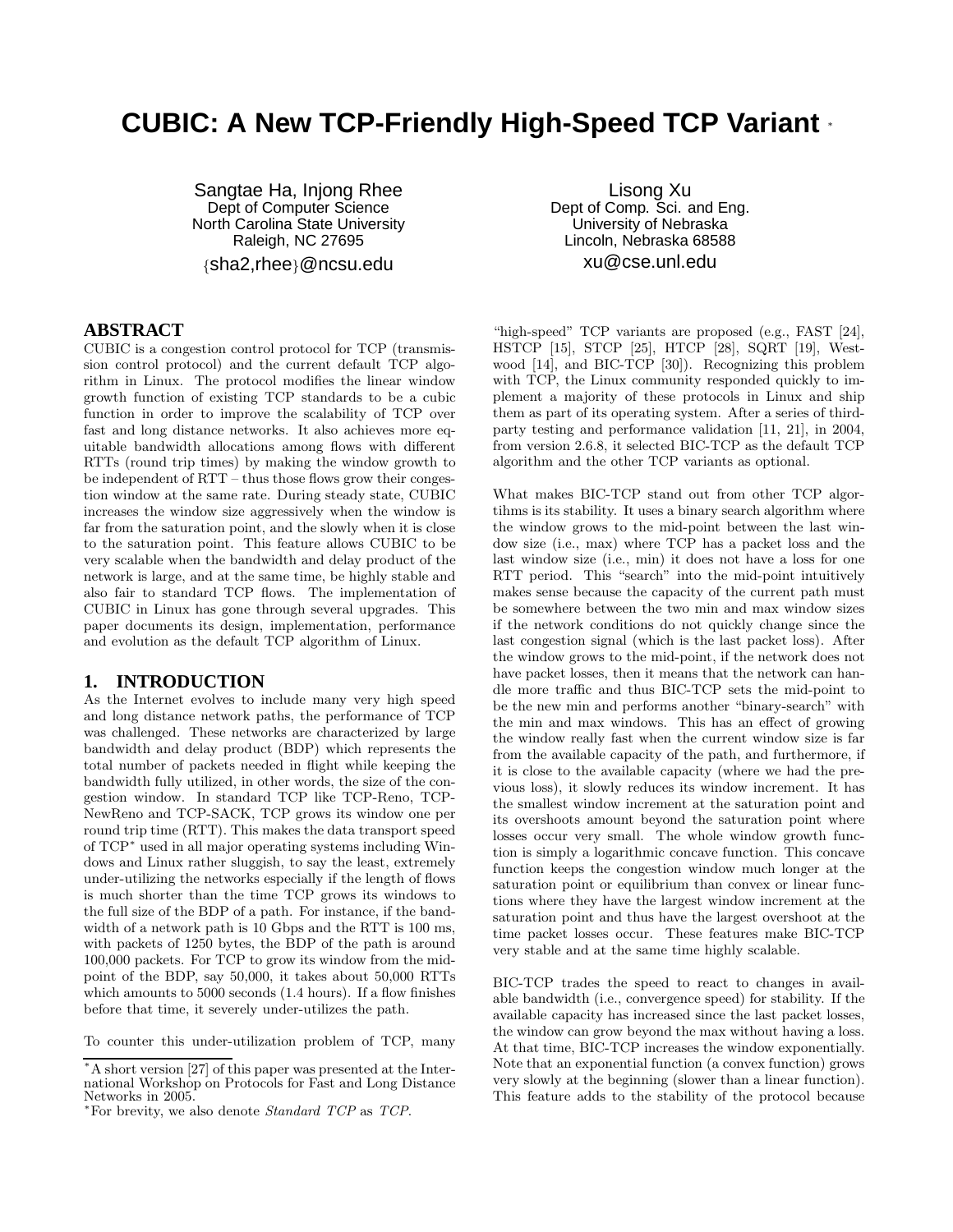even if the protocol makes mistakes in finding the max window, it finds the next max window near the previous max point first, thus staying at the previous saturation point longer. But the exponential function quickly catches up and its increment becomes very large if the losses do not occur (in which case, the saturation point has become much larger than the previous one). Because it stays longer near the previous saturation point than other variants, it can be sluggish to find the new saturation point if the saturation point has increased far beyond the last one. BIC-TCP, however, safely reacts fast to reduced capacity because packet losses occur before the previous max and it reduces the window by a multiplicative factor. This tradeoff is a design choice of BIC-TCP. It is known [31] that available bandwidth in the Internet change over a long time scale of several hours. Given that packet losses would occur very asynchronously and also proportionally to the bandwidth consumption of a flow under a highly statistically multiplexed environment, fast convergence is a natural consequence of the network environment – something the protocol does not have to force. Thus, although BIC-TCP may converge slowly under low statistical multiplexing where only a few flows are competing, its convergence speed is not an issue under typical Internet environments.

CUBIC [27] is the next version of BIC-TCP. It greatly simplifies the window adjustment algorithm of BIC-TCP by replacing the concave and convex window growth portions of BIC-TCP by a cubic function (which contains both concave and convex portions). In fact, any odd order polynomial function has this shape. The choice for a cubic function is incidental and out of convenience. The key feature of CU-BIC is that its window growth depends only on the real time between two consecutive congestion events. One congestion event is the time when TCP undergoes fast recovery. We call this real time a congestion epoch. Thus, the window growth becomes independent of RTTs. This feature allows CUBIC flows competing in the same bottleneck to have approximately the same window size independent of their RTTs, achieving good RTT-fairness. Furthermore, when RTTs are short, since the window growth rate is fixed, its growth rate could be slower than TCP standards. Since TCP standards (e.g., TCP-SACK) work well under short RTTs, this feature enhances the TCP-friendliness of the protocol.

The implementation of CUBIC in Linux has gone through several upgrades. The most notable upgrade is the efficient implementation of cubic root calculation. Since it requires a floating point operation, implementing it in the kernel requires some integer approximation. Initially it used the bisection method and later changed to the Newton-Raphson method which reduces the computational cost almost by 10 times. Another change to CUBIC after inception is the removal of window clamping. Window clamping was introduced in BIC-TCP where window increments are clamped to a maximum increment and was inherited to CUBIC for the first version. This forces the window growth to be linear when the target mid-point is much larger than the current window size. The authors conclude that this feature is not needed after extensive testing due to the increased stability of CUBIC. CUBIC replaced BIC-TCP as the default TCP algorithm in 2006 after version 2.6.18. The changes and upgrades of CUBIC in Linux are documented in Table 1.

The remainder of this paper is organized as follows. Section 2 gives related work, Section 3 presents the details of CU-BIC algorithms in Linux, Section 4 includes the evolution of CUBIC and its implementation in Linux, and Section 5 includes discussion related to fairness property of CUBIC. Section 6 presents the results of experimental evaluation and Section 7 gives conclusion.

# **2. RELATED WORK**

Kelly proposed Scalable TCP (STCP) [25]. The design objective of STCP is to make the recovery time from loss events be constant regardless of the window size. This is why it is called "Scalable". Note that the recovery time of TCP-NewReno largely depends on the current window size.

HighSpeed TCP (HSTCP) [15] uses a generalized AIMD where the linear increase factor and multiplicative decrease factor are adjusted by a convex fucntion of the current congestion window size. When the congestion window is less than some cutoff value, HSTCP uses the same factors as TCP. Most of high-speed TCP variants support this form of TCP compatibility, which is based on the window size. When the window grows beyond the cutoff point, the convex function increases the increase factor and reduces the decrease factor proportionally to the window size.

HTCP [28], like CUBIC, uses the elapsed time  $(\Delta)$  since the last congestion event for calculating the current congestion window size. The window growth function of HTCP is a quadratic function of  $\Delta$ . HTCP is unique in that it adjusts the decrease factor by a function of RTTs which is engineered to estimate the queue size in the network path of the current flow. Thus, the decrease factor is adjusted to be proportional to the queue size.

TCP-Vegas [10] measures the difference  $(\delta)$  between expected throughput and actual throughput based on round-trip delays. When  $\delta$  is less than a low threshold  $\alpha$ , TCP-Vegas believes the path is not congested and thus increases the sending rate. When  $\delta$  is larger than a upper threshold  $\beta$ , which is a strong indication of congestion, TCP-Vegas reduces the sending rate. Otherwise, TCP-Vegas maintains the current sending rate. The expected throughput is calculated by dividing the current congestion window by the minimum RTT which typically contains the delay when the path is not congested. For each round trip time, TCP-Vegas computes the actual throughput by dividing the number of packets sent by the sampled RTT.

FAST [24] determines the current congestion window size based on both round-trip delays and packet losses over a path. FAST updates the sending rate at every other RTT with rate-pacing. The algorithm estimates the queuing delay of the path using RTTs and if the delay is well below a threshold, it increases the window aggressively and if it gets closer to the threshold, the algorithm slowly reduces the increasing rate. The opposite happens when the delay increases beyond the threshold: slowly decreases the window first and then aggressively decreases the window. For packet losses, FAST halves the congestion window and enters loss recovery just like TCP.

TCP-Westwood [14] estimates an end-to-end available band-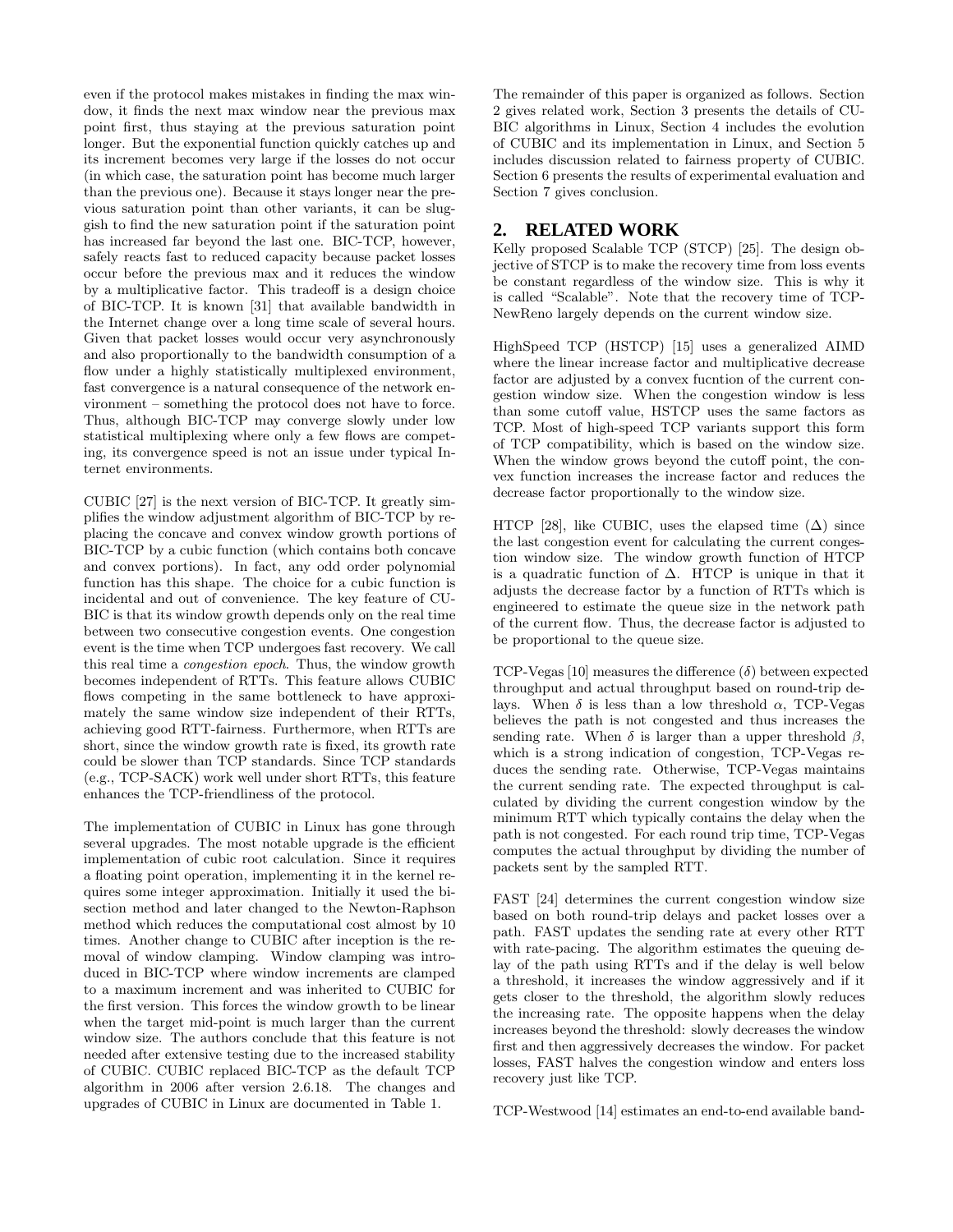width by accounting the rate of returning ACKs. For packet losses, unlike TCP which "blindly" reduces the congestion window to the half, TCP-Westwood sets the slow start threshold to this estimate. This mechanism is effective especially over wireless links where frequent channel losses are misinterpreted as congestion losses and thus TCP reduces the congestion window unnecessarily.

TCP-Illinois [26] uses a queueing delay to determine an increase factor  $\alpha$  and multiplicative decrease factor  $\beta$  instantaneously during the window increment phase. Precisely, TCP-Illinois sets a large  $\alpha$  and small  $\beta$  when the average delay d is small, which is the indication that congestion is not imminent, and sets a small  $\alpha$  and large  $\beta$  when d is large because of imminent congestion.

TCP-Hybla [13] scales the window increment rule to ensure fairness among the flows with different RTTs. TCP-Hybla behaves as TCP-NewReno when the RTT of a flow is less than a certain reference RTT (e.g., 20ms). Otherwise, TCP-Hybla increases the congestion window size more aggressively to compensate throughput drop due to RTT increase.

TCP-Veno [17] determines the congestion window size very similar to TCP-NewReno, but it uses the delay information of TCP-Vegas to differentiate non-congestion losses. When packet loss happens, if the queue size inferred by the delay increase is within a certain threshold, which is the strong indication of random loss, TCP-Veno reduces the congestion window by 20%, not by 50%.

# **3. CUBIC CONGESTION CONTROL 3.1 BIC-TCP**

In this section, we give some details on BIC-TCP which is a predecessor of CUBIC. The main feature of BIC-TCP is its unique window growth function as discussed in the introduction. Figure 1 shows the growth function of BIC-TCP. When it gets a packet loss event, BIC-TCP reduces its window by a multiplicative factor β. The window size just before the reduction is set to the maximum  $W_{max}$  and the window size just after the reduction is set to the minimum  $W_{min}$ . Then, BIC-TCP performs a binary search using these two parameters - by jumping to the "midpoint" between  $W_{max}$  and  $W_{min}$ . Since packet losses have occurred at  $W_{max}$ , the window size that the network can currently handle without loss must be somewhere between these two numbers.

However, jumping to the midpoint could be too much increase within one RTT, so if the distance between the midpoint and the current minimum is larger than a fixed constant, called  $S_{max}$ , BIC-TCP increments *cwnd* by  $S_{max}$  (linear increase). If BIC-TCP does not get packet losses at the updated window size, that window size becomes the new minimum. This process continues until the window increment is less than some small constant called  $S_{min}$  at which point, the window is set to the current maximum. So the growth function after a window reduction will be most likely to be a linear one followed by a logarithmic one (marked as "additive increase" and "binary search" respectively in Figure 1 (a).)

If the window grows past the maximum, the equilibrium window size must be larger than the current maximum and a



Figure 1: Window growth functions of BIC-TCP and CUBIC.

new maximum must be found. BIC-TCP enters a new phase called "max probing". Max probing uses a window growth function exactly symmetric to those used in additive increase and binary search (which is logarithmic; its reciprocal will be exponential) and then additive increase. Figure 1 (a) shows the growth function during max probing. During max probing, the window grows slowly initially to find the new maximum nearby, and after some time of slow growth, if it does not find the new maximum (i.e., packet losses), then it guesses the new maximum is further away so it switches to a faster increase by switching to additive increase where the window size is incremented by a large fixed increment. The good performance of BIC-TCP comes from the slow increase around  $W_{max}$  and linear increase during additive increase and max probing.

## **3.2 CUBIC window growth function**

BIC-TCP achieves good scalability in high speed networks, fairness among competing flows of its own and stability with low window oscillations. However, BIC-TCP's growth function can still be too aggressive for TCP, especially under short RTT or low speed networks. Furthermore, the several different phases (binary search increase, max probing,  $S_{max}$ and  $S_{min}$ ) of window control add complexity in implementing the protocol and analyzing its performance. We have been searching for a new window growth function that while retaining strengths of BIC-TCP (especially, its stability and scalability), simplifies the window control and enhances its TCP friendliness.

We introduce a new high-speed TCP variant: CUBIC. As the name of the protocol represents, the window growth function of CUBIC is a cubic function whose shape is very similar to the growth function of BIC-TCP. CUBIC uses a cubic function of the elapsed time from the last congestion event. While most alternative algorithms to Standard TCP uses a convex increase function where after a loss event, the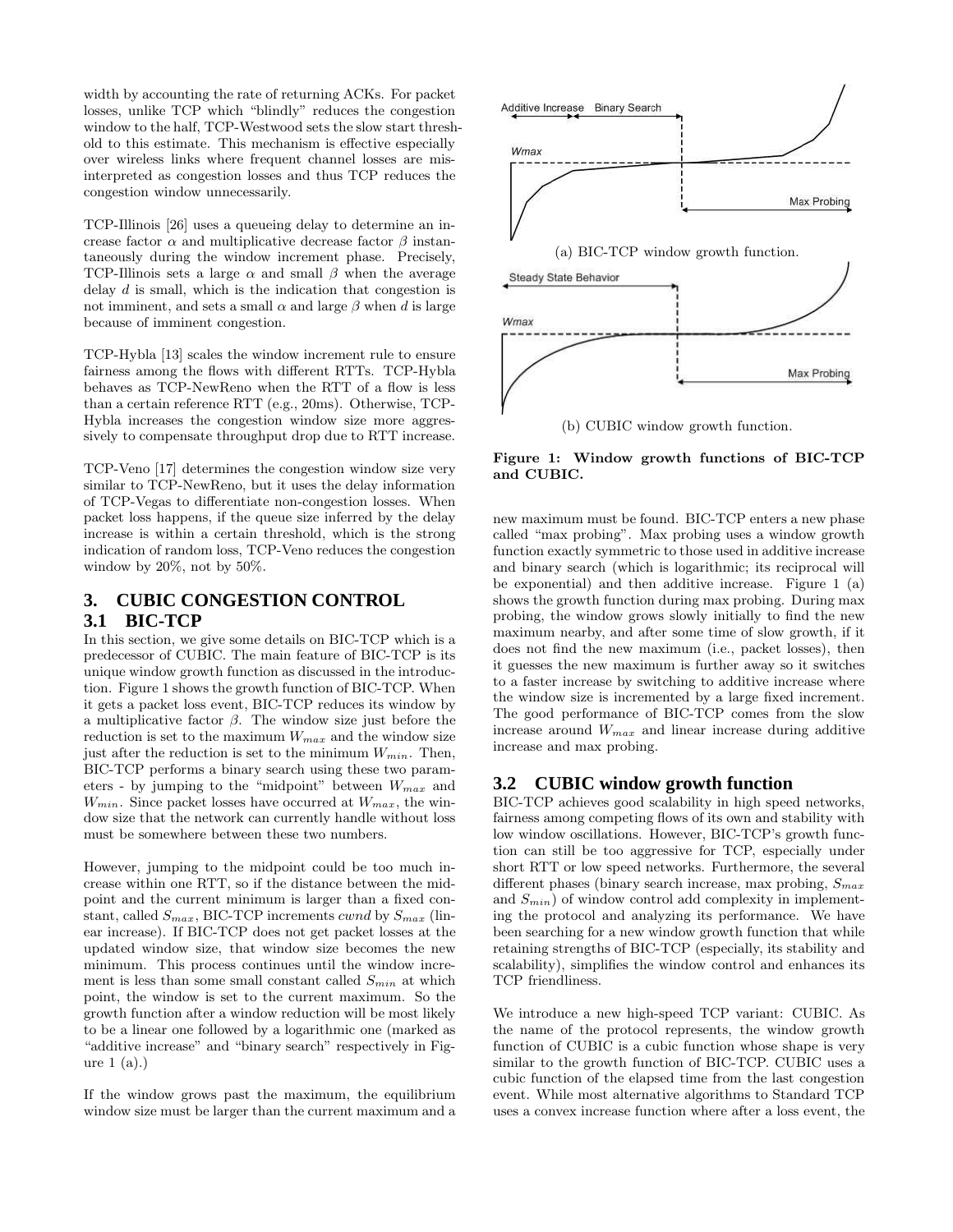window increment is always increasing, CUBIC uses both the concave and convex profiles of a cubic function for window increase. Figure 1 (b) shows the growth function of CUBIC.

The details of CUBIC are as follows. After a window reduction following a loss event, it registers  $W_{max}$  to be the window size where the loss event occurred and performs a multiplicative decrease of congestion window by a factor of  $\beta$  where  $\beta$  is a window decrease constant and the regular fast recovery and retransmit of TCP. After it enters into congestion avoidance from fast recovery, it starts to increase the window using the concave profile of the cubic function. The cubic function is set to have its plateau at  $W_{max}$  so the concave growth continues until the window size becomes  $W_{max}$ . After that, the cubic function turns into a convex profile and the convex window growth begins. This style of window adjustment (concave and then convex) improves protocol and network stability while maintaining high network utilization [12]. This is because the window size remains almost constant, forming a plateau around  $W_{max}$  where network utilization is deemed highest and under steady state, most window size samples of CUBIC are close to  $W_{max}$ , thus promoting high network utilization and protocol stability. Note that protocols with convex growth functions tend to have the largest window increment around the saturation point, introducing a large burst of packet losses.

The window growth function of CUBIC uses the following function:

$$
W(t) = C(t - K)^3 + W_{max} \tag{1}
$$

where  $C$  is a CUBIC parameter,  $t$  is the elapsed time from the last window reduction, and  $K$  is the time period that the above function takes to increase W to  $W_{max}$  when there is no further loss event and is calculated by using the following equation:

$$
K = \sqrt[3]{\frac{W_{max}\beta}{C}} \tag{2}
$$

Upon receiving an ACK during congestion avoidance, CU-BIC computes the window growth rate during the next RTT period using Eq. (1). It sets  $W(t + RTT)$  as the candidate target value of congestion window. Suppose that the current window size is cwnd. Depending on the value of cwnd, CUBIC runs in three different modes. First, if cwnd is less than the window size that (standard) TCP would reach at time  $t$  after the last loss event, then CUBIC is in the  $TCP$ mode (we describe below how to determine this window size of standard TCP in term of time  $t$ ). Otherwise, if cwnd is less than  $W_{max}$ , then CUBIC is in the concave region, and if cwnd is larger than  $W_{max}$ , CUBIC is in the convex region. Algorithm 1 shows the pseudo-code of the window adjustment algorithm of CUBIC implemented in Linux.

#### **3.3 TCP-friendly region**

When receiving an ACK in congestion avoidance, we first check whether the protocol is in the TCP region or not. This is done as follows. We can analyze the window size of TCP in terms of the elapsed time  $t$ . Using a simple analysis in [16], we can find the average window size of additive increase and multiplicative decrease (AIMD) with an additive factor

end

Algorithm 1: Linux CUBIC algorithm  $(v2.2)$ Initialization:  $tcp\_friendlines \leftarrow 1, \ \beta \leftarrow 0.2$  $fast\_convergence \longleftarrow 1, C \longleftarrow 0.4$ cubic reset() On each ACK: begin **if**  $dMin$  **then**  $dMin$  ←−  $min(dMin, RTT)$ else  $dMin \longleftarrow RTT$ **if**  $cwnd \leq ssthresh$  **then**  $cwnd \leftarrow cwnd + 1$ else  $cnt \longleftarrow cubic\_update()$ if  $cwnd\_cnt > cnt$  then  $\_\_cwnd \longleftarrow cwnd + 1, cwnd\_cnt \longleftarrow 0$ else cwnd cnt ←− cwnd cnt + 1 end Packet loss: begin  $epoch\_start \longleftarrow 0$ if  $cwnd < W_{last\_max}$  and  $fast\_convergence$  then  $W_{last\_max} \longleftarrow cwnd * \frac{(2-\beta)}{2} \dots \dots \dots \dots \dots \dots \dots \tag{3.7}$ else  $W_{last\_max} \longleftarrow$  cwnd ssthresh ←− cwnd ←− cwnd ∗ (1−β) ................. (3.6) end Timeout: begin cubic reset() end cubic update(): .......................................................... (3.2) begin  $ack\_cnt \longleftarrow ack\_cnt + 1$ if epoch\_start  $\leq 0$  then  $epoch\_start \longleftarrow top\_time\_stamp$  $\mathbf{if}~\mathit{cwnd} < W_{\mathit{last}~\mathit{max}}~\mathbf{then}$  $K \longleftarrow \sqrt[3]{\frac{W_{last\_max} - cwnd}{C}}$  $\frac{1}{\sqrt{1-\frac{1}{2}}\text{arcsin} + \frac{1}{\sqrt{1-\frac{1}{2}}}}$  origin point ← W<sub>last\_max</sub> else  $K \longleftarrow 0$ origin point ←− cwnd  $ack\_cnt \longleftarrow 1$  $W_{tcp} \longleftarrow$  cwnd  $t \longleftarrow tcp\_time\_stamp + dMin - epoch\_start$  $target \longleftarrow origin\_point + C(t - K)^3$ if  $target > cwnd$  then  $cnt \longleftarrow \frac{cwnd}{target - cwnd}$ ..  $(3.4,3.5)$ else $cnt \longleftarrow 100 * cwnd$ if  $tcp\_friendlines$  then cubic tcp friendliness() end cubic tcp friendliness(): .......................................... (3.3) begin  $W_{tcp} \longleftarrow W_{tcp} + \frac{3\beta}{2-\beta} * \frac{ack\_cnt}{cwnd}$  $ack\_cnt \longleftarrow 0$ if  $W_{tcp} > cwnd$  then  $max\_cnt \longleftarrow \frac{cwnd}{W_{tcp}-cwnd}$  $\bot$  if cnt > max\_cnt then cnt ← max\_cnt end cubic reset(): begin  $W_{last\_max} \longleftarrow 0$ , epoch\_start  $\longleftarrow 0$ , origin\_point  $\longleftarrow 0$  $dMin \longleftarrow 0, W_{top} \longleftarrow 0, K \longleftarrow 0, \text{ack\_cnt} \longleftarrow 0$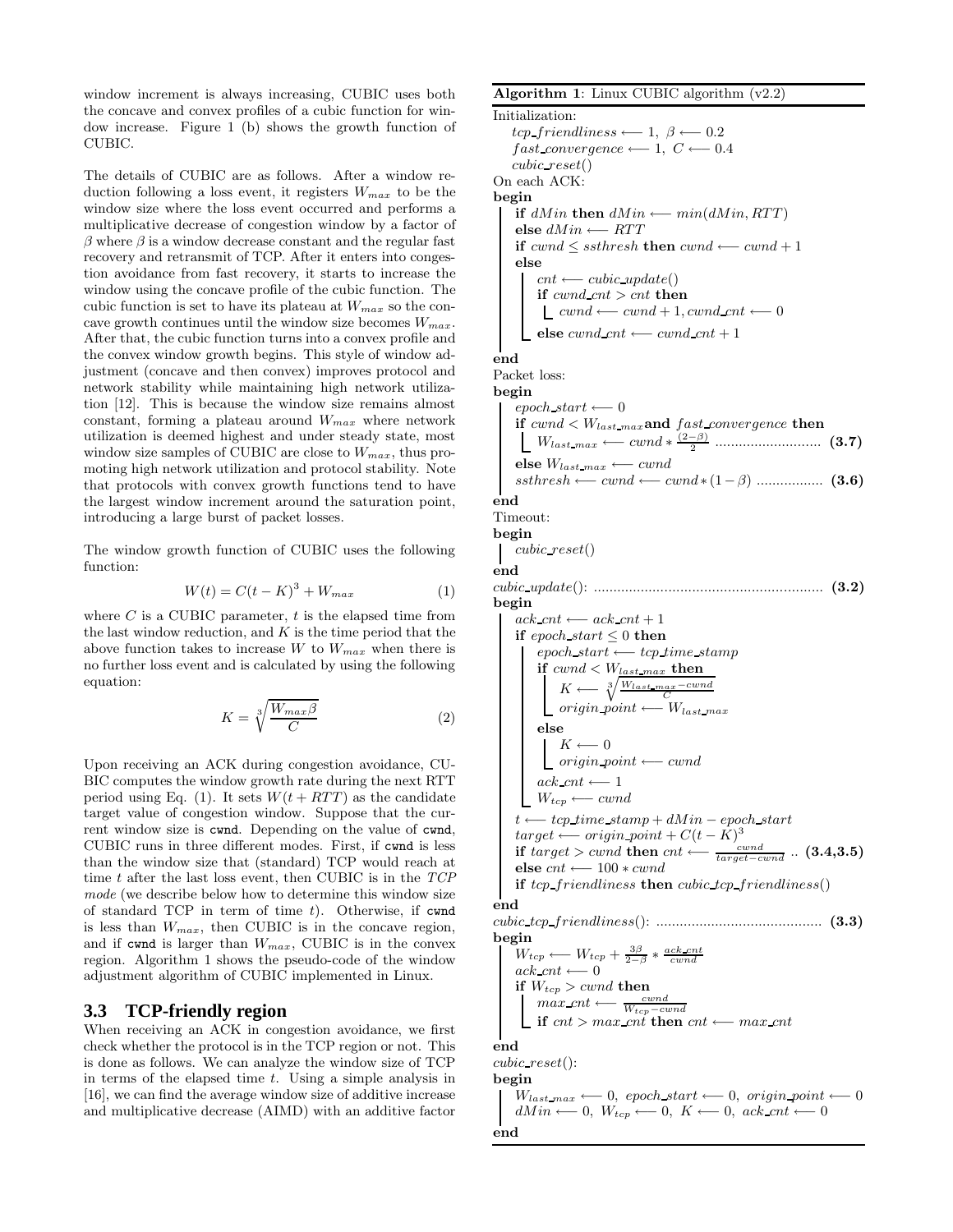α and a multiplicative factor β to be the following function:

$$
\frac{1}{RTT}\sqrt{\frac{\alpha}{2}\frac{2-\beta}{\beta}\frac{1}{p}}\tag{3}
$$

By the same analysis, the average window size of TCP with  $\alpha = 1$  and  $\beta = 0.5$  is  $\frac{1}{RTT}\sqrt{\frac{3}{2}\frac{1}{p}}$ . Thus, for Eq. 3 to be the same as that of TCP,  $\alpha$  must be equal to  $\frac{3\beta}{2-\beta}$ . If TCP increases its window by  $\alpha$  per RTT, we can get the window size of TCP in terms of the elapsed time  $t$  as follows:

$$
W_{tcp(t)} = W_{max}(1-\beta) + 3\frac{\beta}{2-\beta}\frac{t}{RTT}
$$
(4)

If cwnd is less than  $W_{tcp(t)}$ , then the protocol is in the TCP mode and cwnd is set to  $W_{tcp(t)}$  at each reception of ACK. The cubic tcp friendliness() in Algorithm 1 describes this behavior.

#### **3.4 Concave region**

When receiving an ACK in congestion avoidance, if the protocol is not in the TCP mode and cwnd is less than  $W_{max}$ , then the protocol is in the concave region. In this region, cwnd is incremented by  $\frac{W(t+RTT)-cwnd}{cwnd}$ , which is shown at (3.4) in Algorithm 1.

#### **3.5 Convex region**

When the window size of CUBIC is larger than  $W_{max}$ , it passes the plateau of the cubic function after which CU-BIC follows the convex profile of the cubic function. Since cwnd is larger than the previous saturation point  $W_{max}$ , this indicates that the network conditions might have been perturbed since the last loss event, possibly implying more available bandwidth after some flow departures. Since the Internet is highly asynchronous, fluctuations in available bandwidth always exist. The convex profile ensures that the window increases very slowly at the beginning and gradually increases its growth rate. We also call this phase as the maximum probing phase since CUBIC is searching for a new  $W_{max}$ . As we do not modify the window increase function only for the convex region, the window growth function for both regions remains unchanged. To be exact, if the protocol is the convex region outside the TCP mode, cwnd is incremented by  $\frac{W(t+RTT) - \text{cwnd}}{\text{cwnd}}$ , which is shown at (3.5) in Algorithm 1.

#### **3.6 Multiplicative decrease**

When a packet loss occurs, CUBIC reduces its window size by a factor of  $\beta$ . We set  $\beta$  to 0.2. A side effect of setting  $\beta$  to a smaller value than 0.5 is slower convergence. We believe that while a more adaptive setting of  $\beta$  could result in faster convergence, it will make the analysis of the protocol much harder and also affects the stability of the protocol. This adaptive adjustment of  $\beta$  is a future research issue.

#### **3.7 Fast Convergence**

To improve the convergence speed of CUBIC, we add a heuristic in the protocol. When a new flow joins the network, existing flows in the network need to give up their bandwidth shares to allow the new flow some room for growth. To increase this release of bandwidth by existing flows, we add the following mechanism called fast convergence.

With fast convergence, when a loss event occurs, before a window reduction of the congestion window, the protocol remembers the last value of  $W_{max}$  before it updates  $W_{max}$ for the current loss event. Let us call the last value of  $W_{max}$ to be  $W_{last\_max}$ . At a loss event, if the current value of  $W_{max}$  is less than the last value of it,  $W_{last,max}$ , this indicates that the saturation point experienced by this flow is getting reduced because of the change in available bandwidth. Then we allow this flow to release more bandwidth by reducing  $W_{\text{max}}$  further. This action effectively lengthens the time for this flow to increase its window because the reduced  $W_{\text{max}}$  forces the flow to have the plateau earlier. This allows more time for the new flow to catch up its window size. The pseudo code for this operation is shown at (3.7) in Algorithm 1.

#### **4. CUBIC IN LINUX KERNEL**

Since the first release of CUBIC to the Linux community in 2006, CUBIC has gone through several upgrades. This section documents those changes.

#### **4.1 Evolution of CUBIC in Linux**

Table 1 summarizes important updates [1] on the implementation of CUBIC in Linux since its first introduction in Linux 2.6.13. The most updates on CUBIC are focussed on performance and implementation efficiency improvements. One of notable optimizations is the improvement on cubic root calculation. The implementation of CUBIC requires solving Eq. 2, a cubic root calculation. The initial implementation of CUBIC [18] in Linux uses the bisection method. But the Linux developer community worked together to replace it with the Newton-Rhaphson method which improves the running time by more than 10 times on average (1032 clocks vs. 79 clocks) and reduces the variance in running times. CUBIC also went through several algorithmic changes to have its current form to enhance its scalability, fairness and convergence speed.

### **4.2 Pluggable Congestion Module**

More inclusions of TCP variants to the Linux kernel has substantially increased the complexity of the TCP code in the kernel. Even though a new TCP algorithm comes with a patch for the kernel, this process requires frequent kernel recompilations and exacerbates the stability of the TCP code. To eliminate the need of kernel recompilation and help experimenting with a new TCP algorithm with Linux, Stephen Hemminger introduces a new architecture [23, 6], called pluggable congestion module, in Linux 2.6.13. It is dynamically loadable and allows switching between different congestion control algorithm modules on the fly without recompilation. Figure 2 shows the interface to this module, named  $tcp\text{-}congestion\text{-}ops.$  Each method in  $tcp\text{-}congestion\text{-}ops$  is a hook in the TCP code that provides access to the TCP code. A new congestion control algorithm requires to define cong avoid and ssthresh, but the other methods are optional.

The *init* and *release* functions are called for the initialization and termination of a given TCP algorithm. ssthresh is the slow start threshold which is called when the given TCP detects a loss. The lower bound on congestion window is the slow start threshold, but when congestion control needs to override this lower bound, min cwnd can be used for that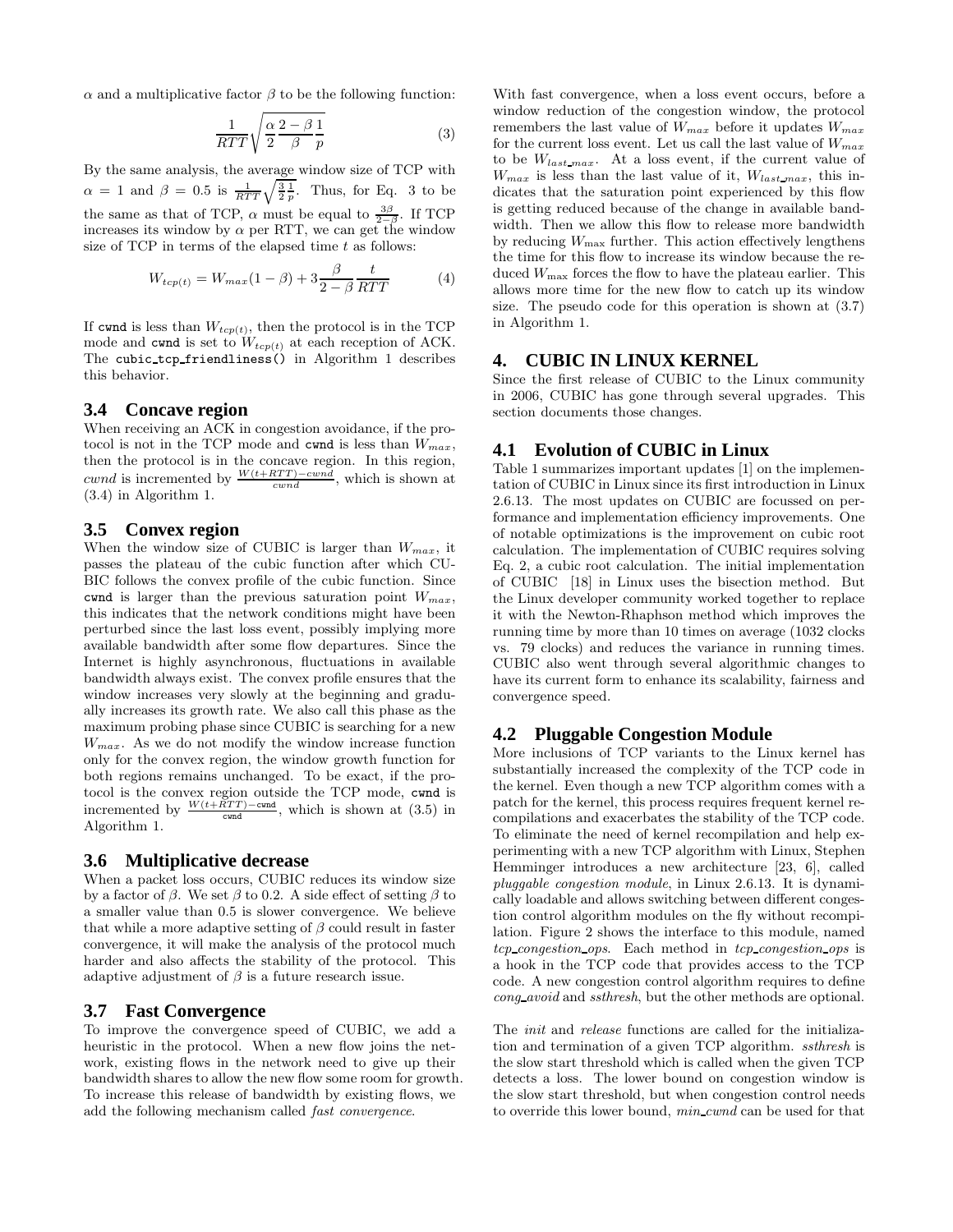```
struct tcp_congestion_ops {
..
 void (*init)(struct sock *sk);
 void (*release)(struct sock *sk);
 u32 (*ssthresh)(struct sock *sk);
 u32 (*min_cwnd)(const_struct_sock *sk);
 void (*cong_avoid)(struct sock *sk, u32 ack,
                  u32 in_flight);
 void (*set_state)(struct sock *sk, u8 new_state);
 void (*cwnd_event)(struct sock *sk,
                   enum tcp_ca_event ev);
 u32 (*undo_cwnd)(struct sock *sk);
 void (*pkts_acked)(struct sock *sk, u32 num_acked,
                   s32 rtt us):
 void (*get_info)(struct sock *sk, u32 ext,
                  struct sk_buff *skb);
 char name[TCP_CA_NAME_MAX];
..
};
```
Figure 2: tcp\_congestion\_ops structure

purpose. cong avoid is called whenever an ACK arrives and the congestion window (cwnd) is adjusted. For instance, in standard TCP New-Reno, when an ACK arrives, cong avoid increments *cwnd* by one if the current *cwnd* is less than ssthresh (during slow start). Otherwise, cong avoid increments cwnd by  $\frac{1}{cwnd}$  (during congestion avoidance). set state is called when the congestion control state of TCP is changed among Normal, Loss Recovery, Loss Recovery after Timeout, Reordering, and Congestion Window Reduction. cwnd\_event is called when the events defined in  $tcp\_ca\_event$  occur. When an algorithm requires to handle one of the events, it can create a hook to cwnd event which is called when the corresponding event occurs. undo cwnd handles false detection of loss or timeout. When TCP realizes the change to cwnd is wrong, it falls back to the original cwnd using undo cwnd. pkts acked is a hook for counting ACKs; many protocols (e.g., BIC-TCP, CUBIC, and H-TCP) also use this hook to get RTT information. get info is a hook for providing congestion control information to the user space.

CUBIC has been implemented as one of pluggable congestion control modules. The followings are the hooks that CUBIC use for its implementation [3].

- 1. bictcp init: initializes private variables used for CU-BIC algorithm. If initial ssthresh is not 0, then set ssthresh to this value. If *initial\_ssthresh* is properly set by users when there is no history information about the end-to-end path, it can improve the start-up behavior of CUBIC significantly.
- 2. bictcp recalc ssthresh: If the fast convergence mode is turned on and the current cwnd is smaller than last\_max, set last\_max to cwnd \*  $(1 - \frac{\beta}{2})$ . Otherwise, set *last\_max* to *cwnd*  $*(1 - \beta)$ . *ssthresh* is always set to  $cwnd * (1 - \beta)$  because TCP needs to back off for congestion.
- 3. bictcp cong avoid: increases cwnd by computing the difference between the current cwnd value and its expected value of the next RTT round which is obtained by cubic root calculation.
- 4. bictcp\_set\_state: resets all the variables when a timeout happens.
- 5. bictcp undo cwnd: returns the maximum between the current cwnd value and the last max (which is the congestion window before the drop).
- 6. bictcp acked: maintains the minimum delay observed so far. The minimum delay is reset when a timeout happens.

#### **5. DISCUSSION**

With a deterministic loss model where the number of packets between two successive loss events is always  $\frac{1}{p}$ , CUBIC always operates with the concave window profile which greatly simplifies the performance analysis of CUBIC. The average window size of CUBIC can be obtained by the following function:

$$
\mathbb{E}\{W_{cubic}\} = \sqrt[4]{\frac{C(4-\beta)}{4\beta} (\frac{RTT}{p})^3}
$$
(5)

To ensure fairness to Standard TCP based on our argument in the introduction, we set  $C$  to 0.4. We find that this value of C allows the size of the TCP friendly region to be large enough to encompass most of the environments where Standard TCP performs well while preserving the scalability of the window growth function. With  $\beta$  set to 0.2, the above formula is reduced to the following function:

$$
\mathbb{E}\{W_{cubic}\} = 1.17 \sqrt[4]{\left(\frac{RTT}{p}\right)^3} \tag{6}
$$

(6) is used to argue the fairness of CUBIC to Standard TCP and its safety for deployment below.

#### **5.1 Fairness to standard TCP**

In environments where standard TCP is able to make reasonable use of the available bandwidth, CUBIC does not significantly change this state.

Standard TCP performs well in the following two types of networks:

1. networks with a small bandwidth-delay product (BDP). 2. networks with a short RTT, but not necessarily a small BDP.

CUBIC is designed to behave very similarly to standard TCP in the above two types of networks. Figure 3 shows the response function (average window size) of standard TCP, HSTCP, and CUBIC. The average window size of standard TCP and HSTCP is from [15]. The average window size of CUBIC is calculated by using (6) and CUBIC TCP-friendly equation in (4). Figure 3 shows that CUBIC is more friendly to TCP than HSTCP, especially in networks with a short RTT where TCP performs reasonably well. For example, in a network with  $RTT = 10$ ms and  $p = 10^{-6}$ , TCP has an average window of 1200 packets. If the packet size is 1500 bytes, then TCP can achieve an average rate of 1.44 Gbps. In this case, CUBIC achieves exactly the same rate as Standard TCP, whereas HSTCP is about ten times more aggressive than Standard TCP.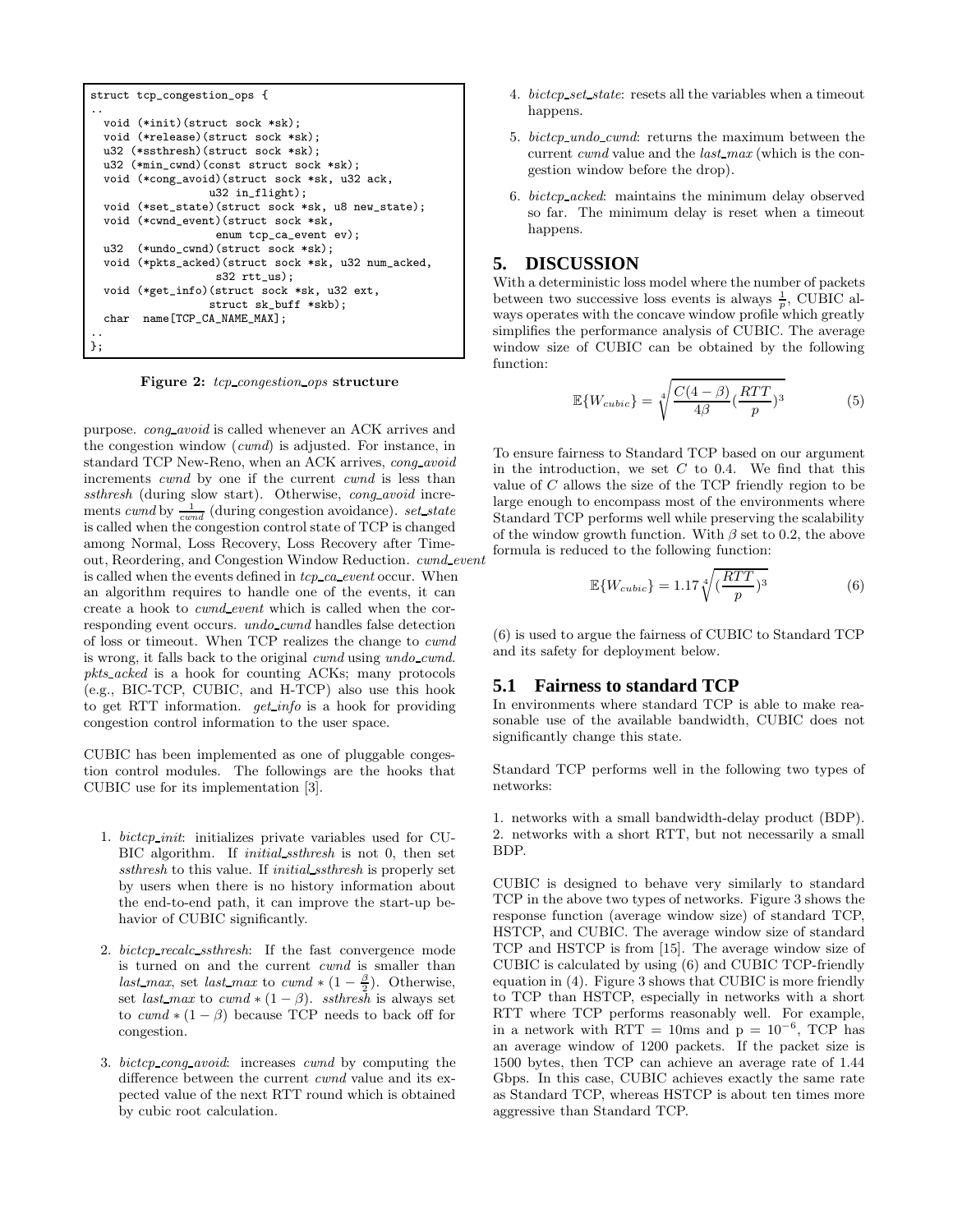

Figure 3: Response function of standard TCP, HSTCP, and CUBIC in networks with 10ms (a) and 100ms (b) RTTs respectively.

## **5.2 CUBIC in action**

Figure 4 shows the window curve of CUBIC over the running time. This graph is obtained by running testbed experiment on a dumbbell network configuration with significant background traffic in both directions. The bottleneck capacity is 400Mbps and the RTT is set to 240ms. Drop tail routers are used. There are two CUBIC flows, and they have the same RTT and bottleneck. Note that the curves have plateaus around  $W_{max}$  which is the window size at the time of the last packet loss event. We observe that two flows use all phases of CUBIC functions over the running time and two flows converges to a fair share within 200 seconds.

Figure 5 shows the friendliness of CUBIC with respect to TCP-SACK. In this experiment, we run one CUBIC flow with one TCP-SACK flow over a short-RTT network path (8ms) and a long-RTT network path (82ms), respectively. Under the short-RTT (8ms) network where even TCP-SACK can use the full bandwidth of the path, CUBIC operates in the TCP-friendly mode. Figure 5 (a) confirms that one CU-BIC flow runs in the TCP-friendly mode and shares the bandwidth fair with the other TCP-SACK flow by maintaining the congestion window of CUBIC similar with that of TCP-SACK. Under the long-RTT (82ms) network where Standard TCP has the under-utilization problem, CUBIC uses a cubic function to be scalable for this environment. Figure 5 (b) confirms that the CUBIC flow runs a cubic window growth function unlike the case with the short-RTT net-



Figure 4: Two CUBIC flows with 246ms RTT.

work where CUBIC is indistinguishable with TCP-SACK.

Figure 6 shows the experiment with four TCP-SACK flows and four CUBIC flows. For this experiment, we set the bandwidth to 400Mbps, RTT to 40ms, and buffer size to 100% BDP of a flow. We observe that four flows of CUBIC converge to a fair share nicely within a short period of time. Their cwnd curves are very smooth and do not cause much disturbance to competing TCP flows. In this experiment, the total network utilization is around 95%: the four CUBIC flows take about 72% of the total bandwidth, the four TCP flows take 23%.

# **6. EXPERIMENTAL EVALUATION 6.1 Experimental Setup**

We construct a dumbbell topology shown in Figure 7 where two dummynet routers are located at the bottleneck between two end points. Each end points consists of a set of Dell Linux servers dedicated to high-speed TCP variant flows and background traffic. Background traffic is generated by using a modification of a web-traffic generator, called Surge [9] and Iperf [2]. We modified Surge to generate a wider range of flow sizes in order to increase variability in cross traffic because medium size flows tend to fully execute the slow start and increase the variability in available bandwidth. The RTT of each background traffic is randomly selected from an exponential distribution found in [7]. The socket buffer size of background traffic machines is fixed to default 64KB while high-speed TCP machines are configured to have a very large buffer so that the transmission rates of high-speed flows are only limited by the congestion control algorithm. Two dummynet routers and four high-speed TCP machines are tuned to generate or forward traffic close to 1Gbps. The details of system tuning for both Linux and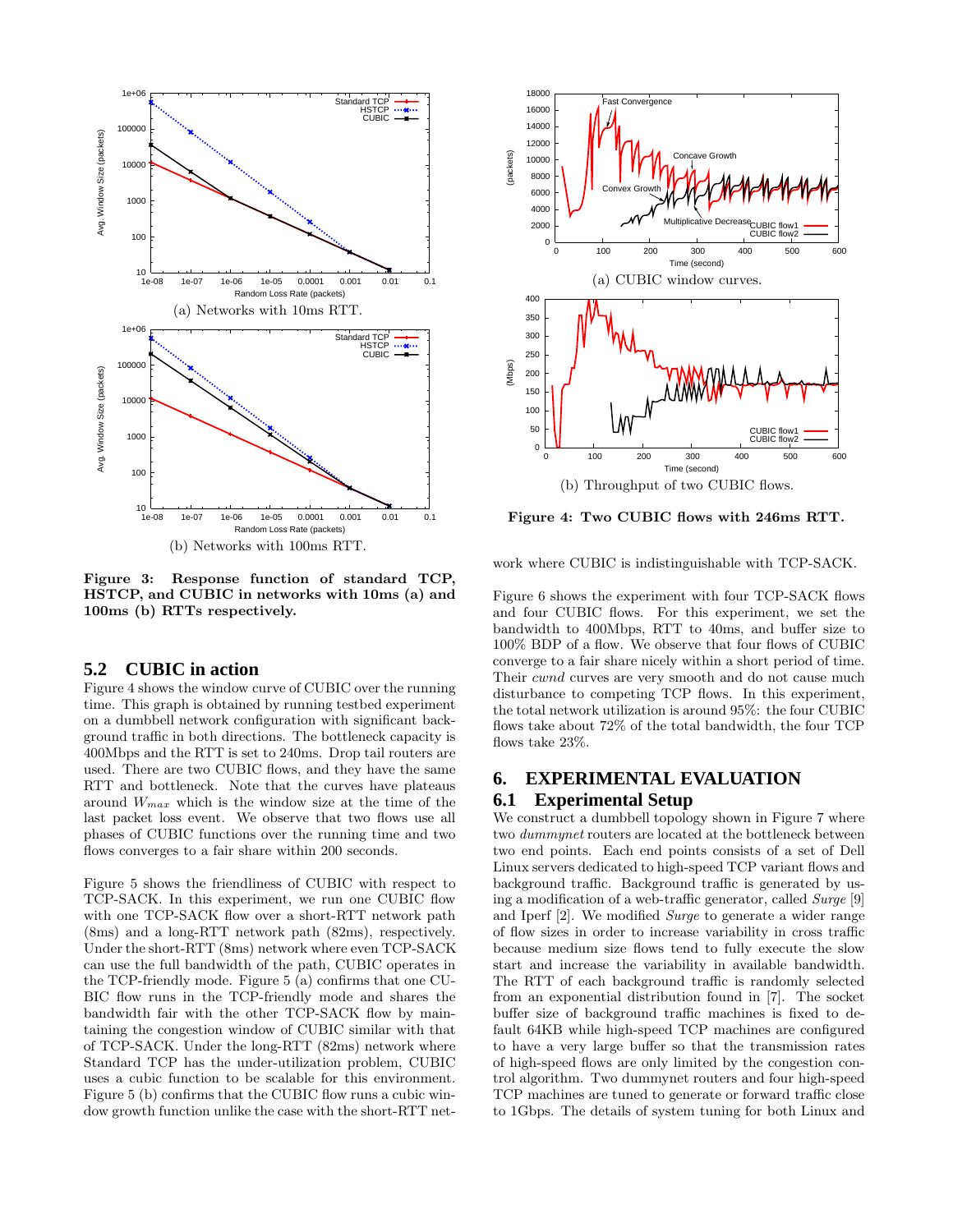

Figure 5: One CUBIC flow and one TCP-SACK flow. Bandwidth is set to 400Mbps.



Figure 6: Four TCP-SACK flows and four CUBIC flows over 40ms RTT

FreeBSD systems are shown in [5]. Note that Netem [22] in Linux provides the same functionality with the dummynet software in FreeBSD. For this experiment, the maximum bandwidth of the bottleneck router is set to 400Mbps. The bottleneck buffer size is set to 100% BDP if it is not explicitly specified. The amount of background traffic comparable to around 15% of the bottleneck bandwidth is pushed into forward and backward directions of the dumbbell. We use the drop-tail router at the bottleneck.

#### **6.2 Intra-Protocol Fairness**

We measure the intra-protocol fairness between two flows of a protocol with the same RTT. We use a throughput ratio between these two flows for representing the intraprotocol fairness. This metric represents a degree of bandwidth shares between two flows of the same protocol. For this experiment, we vary RTTs between 16ms and 324ms and test CUBIC, BIC-TCP, HSTCP, and TCP-SACK pro-



Figure 7: Testbed

tocols. Figure 8 (a) and 8 (b) show the intra-protocol fairness and link utilization for the tested protocols. CUBIC and BIC-TCP show higher fairness index than TCP-SACK and HSTCP, representing better fair sharing between the flows. With 16ms RTT, TCP-SACK shows the best fairness index indicating that Standard TCP works fairly well under small RTT networks. CUBIC, BIC-TCP, and HSTCP utilize the link regardless of RTTs while TCP-SACK suffers under-utilization with larger RTTs.

#### **6.3 Inter-RTT Fairness**

We measure the fairness in sharing the bottleneck bandwidth between two competing flows that have different RTTs. For this experiment, we fix RTT of one flow to 162ms and vary RTT of the other flow between 16ms and 164ms. This setting gives us the RTT ratio up to 10. We test CU-BIC, BIC-TCP, HSTCP, and TCP-SACK protocols. Figure 9 (a) shows that TCP-SACK achieves RTT fairness linearly proportional to the inverse of the RTT ratio, which means that the short RTT flow has proportionally more bandwidth shares than the longer RTT flow. Even though there is no commonly accepted notion of RTT-fairness, we think the proportional fairness of TCP-SACK is desirable because long RTT flows tend to use more resources along the longer path than short RTT flows. But some of highspeed protocols are desiged to provide an equal bandwidth sharing among the flows with different RTTs (e.g., H-TCP and FAST). Based on this notion of RTT fairness, if the RTT fairness of a protocol has a similar slope with TCP-SACK, we can say the protocol is "acceptable". Figure 9 (a) confirms that CUBIC has a similar slope with TCP-SACK but with a higher fairness ratio indicating better share of resources (bandwidth) while HSTCP fails in achieving a similar slope. Even though BIC-TCP shows the similar slope with TCP-SACK, it shows the lowest fairness ratios among tested protocols. This is what CUBIC improves over BIC-TCP for RTT-fairness. We also observe that even though two HSTCP flows fully utilize the link regardless of their RTT ratio (See Figure 9 (b)), the slow convergence of HSTCP flows hinders even two flows of the same RTT from reaching to a fair share within a reasonable amount of time.

#### **6.4 Impact on standard TCP traffic**

As many new high-speed TCP protocols modify the window growth function of TCP in a more scalable fashion,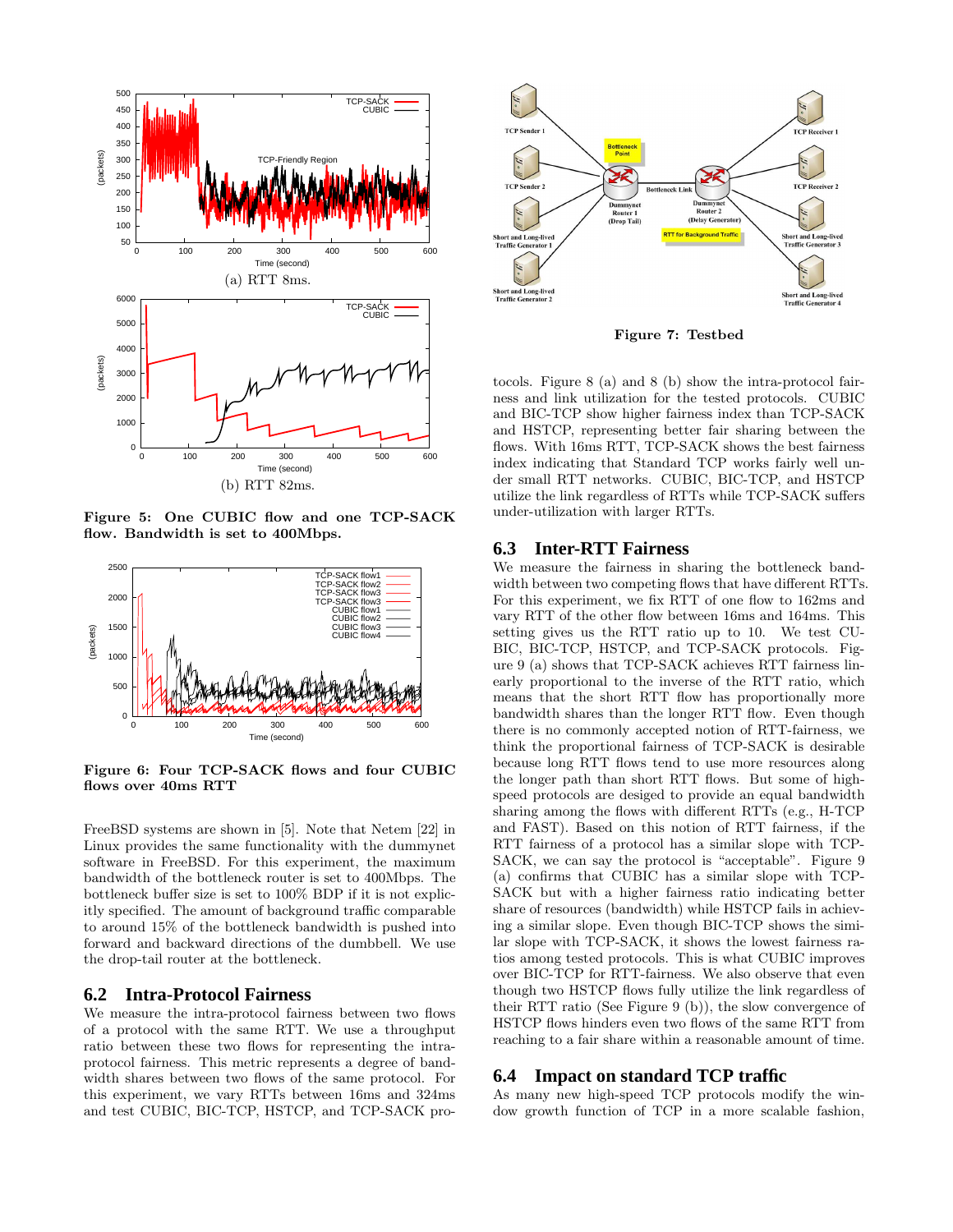

Figure 8: Intra-protocol fairness (a) and link utilization (b). The bottleneck bandwidth is set to 400Mbps and 2Mbyte bottleneck buffer is used. RTT is varied between 16ms and 324ms and two flows have the same RTT.

these new protocols tend to affect the performance of Standard TCP flows which share the same bottleneck link along the path. As being fair to Standard TCP is critical to the safety of the protocol, we need to make sure that the window growth function of a new protocol does not unfairly affect the Standard TCP flows.

In this experiment, we measure how much these high-speed protocols steal the bandwidth from competing TCP-SACK flows. By following the scenarios shown in the recent evaluation proposal [8], we first measure the throughput shares of four TCP-SACK flows when they are competing with the other four TCP-SACK flows. After that, we replace four flows with a new protocol. We measure the share of TCP-SACK flows and the other four TCP variant flows at each run and report only the accumulated average of their bandwidth shares. We test CUBIC, BIC-TCP, HSTCP, and TCP-SACK.

Figure 10 (a) shows the relationship between RTT and the throughput share between a new protocol flows and TCP-SACK flows. We fix the bottleneck bandwidth to 400Mbps and vary RTT between 10ms and 160ms. Clearly, TCP-SACK flows do not fully utilize the bottleneck bandwidth as RTT increases due to its slow window growth function. With 400Mbps and 160ms RTT, 8 TCP-SACK flows achieve around 80% of the link bandwidth, but the underutilization will be very serious for larger BDP path and with small number of flows. CUBIC, BIC-TCP, and HSTCP fully utilize the link, thanks to their scalable window growth functions. All



Figure 9: Inter-RTT fairness. The bottleneck bandwidth is set to 400Mbps and 2Mbyte buffer is used. One flow has a fixed RTT of 162ms and the other flow varies its RTT from 16ms to 162ms.

the tested high-speed protocols grab more bandwidth share from TCP-SACK as RTT increases. Also we confirm that CUBIC gives more room to TCP-SACK than BIC-TCP and HSTCP for whole range of tested RTTs while achieving full utilization of the path. This is one of the design objective of CUBIC that it operates like BIC-TCP and be nice to other flows in the network. As RTT increases, CUBIC, BIC-TCP and HSTCP steal more bandwidth from TCP-SACK. Some amount of bandwidth they steal is from the amount of bandwidth that TCP-SACK doesn't utilize.

Figure 10 (b) and 10 (c) show the performance results regarding the TCP friendliness over short-RTT networks (10ms RTT) and long-RTT networks (100ms RTT), respectively. According to [15], under high loss rate regions (small-RTT networks) where TCP is well-behaving, the protocol must behave like TCP, and under low loss rate regions (large-RTT networks) where TCP has a low utilization problem, it can use more bandwidth than TCP. As shown in Figure 10 (b), with 10ms RTT, we can see that TCP-SACK still uses the full bandwidth. In this region, all high-speed protocols need to be friendly to TCP-SACK by following the arguments above. Interestingly, CUBIC behaves more TCPfriendly even comparing to TCP-SACK for certain bandwidths. Rather than stealing the bandwidth from TCP-SACK flows, CUBIC flows employs a window growth function that is comparable to TCP-SACK, so that competing TCP-SACK flows have the same chance with CUBIC flows for grabbing the bandwidth shares. However, BIC-TCP and HSTCP show a tendency to operate in a scalable mode (being more aggressive) as the link speed increases. Even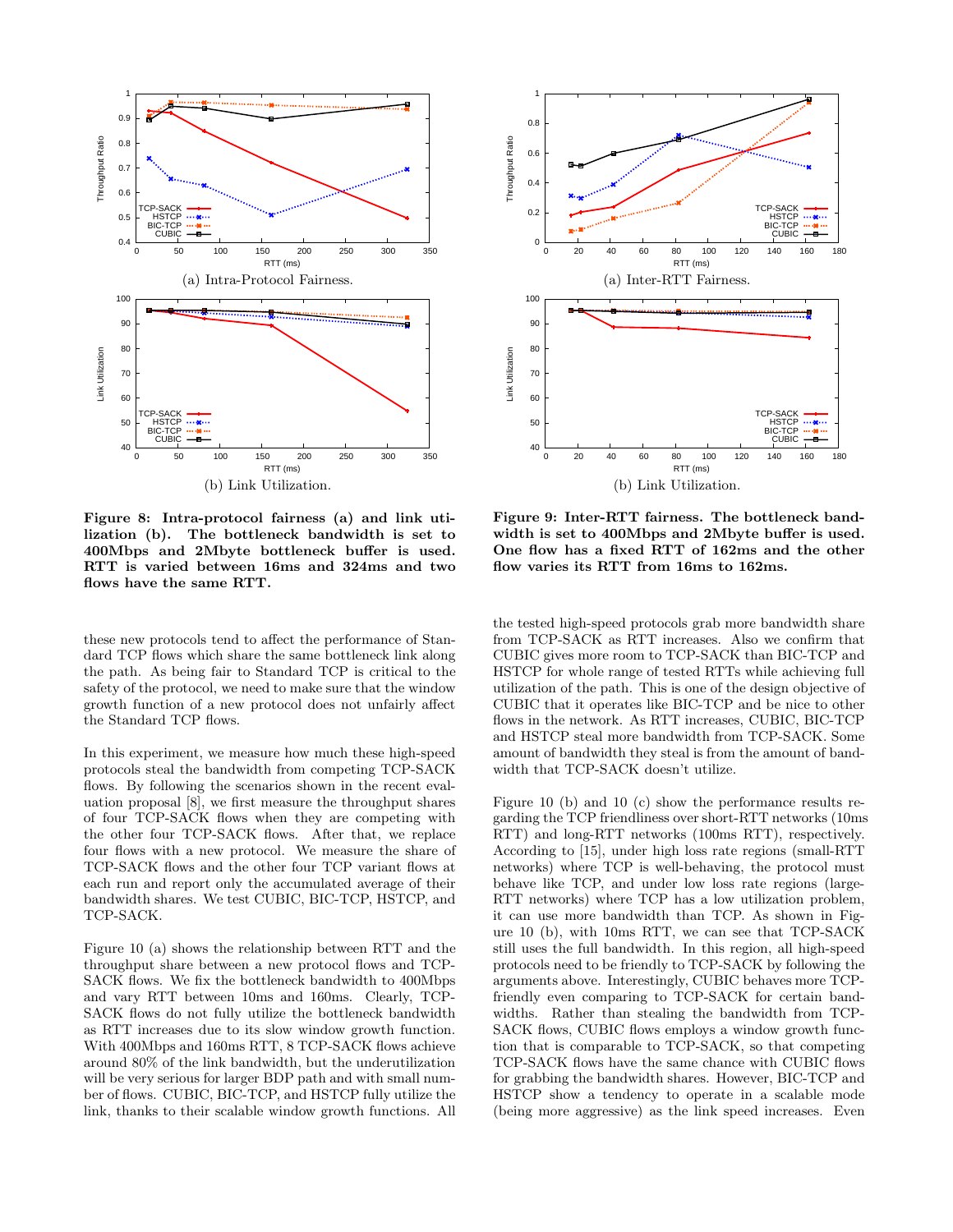though the graph doesn't show the results corresponding to the link speed beyond 400Mbps, it is obvious that a scalable mode of BIC-TCP and HSTCP will deprive most of bandwidth share of TCP-SACK. As most high-speed TCP protocols including BIC-TCP and HSTCP achieve TCP friendliness by having some form of "TCP modes" during which they behave in the same way as TCP. BIC-TCP and HSTCP enter their TCP mode when the window size is less than 14 and 38 packets, respectively. Therefore, even with 1ms RTT, if BDP is larger than 38 packets, HSTCP will operate in a scalable mode. This is the limitation when the protocol uses a fixed cutoff for detecting a TCP-friendly region. CU-BIC defines a TCP-friendly region in real-time; therefore, CUBIC doesn't have this scalability problem.

Figure 10 (c) shows the results with 100ms RTT. All four protocols show reasonable friendliness to TCP. As the bandwidth gets larger than 10Mbps, the throughput ratio drops quite rapidly. As CUBIC, like BIC-TCP and HSTCP, regards this operating region is out of TCP-friendly region and behaves to be scalable to this environment. CUBIC and BIC-TCP show a similar aggressiveness which is slightly more aggressive<sup>†</sup> than HSTCP especially for the bandwidth less than 100Mbps. Through an extensive testing [4], we confirm that this doesn't highly impact on the performance of TCP-SACK.

# **7. CONCLUSION**

We propose a new TCP variant, called CUBIC, for fast and long distance networks. CUBIC is an enhanced version of BIC-TCP. It simplifies the BIC-TCP window control and improves its TCP-friendliness and RTT-fairness. CU-BIC uses a cubic increase function in terms of the elapsed time since the last loss event. In order to provide fairness to Standard TCP, CUBIC also behaves like Standard TCP when the cubic window growth function is slower than Standard TCP. Furthermore, the real-time nature of the protocol keeps the window growth rate independent of RTT, which keeps the protocol TCP friendly under both short and long RTT paths. We show the details of Linux CUBIC algorithm and implementation. Through extensive testing, we confirm that CUBIC tackles the shortcomings of BIC-TCP and achieves fairly good Intra-protocol fairness, RTTfairness and TCP-friendliness.

# **8. REFERENCES**

- [1] Git logs for CUBIC updates. http://git.kernel.org/?p=linux/kernel/git/davem/net-2.6.git;a=history;f=net/ipv4/tcp cubic.c; h=eb5b9854c8c7330791ada69b8c9e8695f7a73f3d;hb=HEAD.
- [2] Iperf. http://sourceforge.net/projects/iperf .
- [3] Linux CUBIC source navigation. http://lxr.linux.no/linux/net/ipv4/tcp\_cubic.c.
- [4] TCP Testing Wiki. http://netsrv.csc.ncsu.edu/wiki/index.php/TCP\_Testing.



Figure 10: Impact on standard TCP traffic.

- [5] Testing setup for Linux and FreeBSD. http://netsrv.csc.ncsu.edu/wiki/index.php/ Testing Setup of kernel 2.6.23.9.
- [6] Pluggable congestion avoidance modules. http://lwn.net/Articles/128681/ (2005).
- [7] Aikat, J., Kaur, J., Smith, F., and Jeffay, K. Variability in TCP round-trip times. In Proceedings of the ACM SIGCOMM Internet Measurement Conference (Miami, FL, October 2003).
- [8] Andrew, L., Marcondes, C., Floyd, S., Dunn, L., Guillier, R., Gang, W., Eggert, L., Ha, S., and Rhee, I. Towards a common TCP evaluation suite. In Proceedings of the fourth PFLDNet Workshop (UK, March 2008).
- [9] Barford, P., and Crovella, M. Generating representative web workloads for network and server performance evaluation. In Measurement and Modeling of Computer Systems (1998), pp. 151–160.
- [10] BRAKMO, L., AND PETERSON, L. TCP vegas: End to end congestion avoidance on a global internet. IEEE Journal of

<sup>&</sup>lt;sup>†</sup>We used the latest update of CUBIC (v2.2) which improved the scalability and convergence speed of the protocol, which doesn't clamp the increment in both convex and cocave regions. A slight increase of aggressivenss is the trade-off between scalability and TCP-friendlines. Our extensive testing confirms that CUBIC has better scalability and convergence speed with this small change (trade-off) while obtaining reasonable TCP-friendliness.